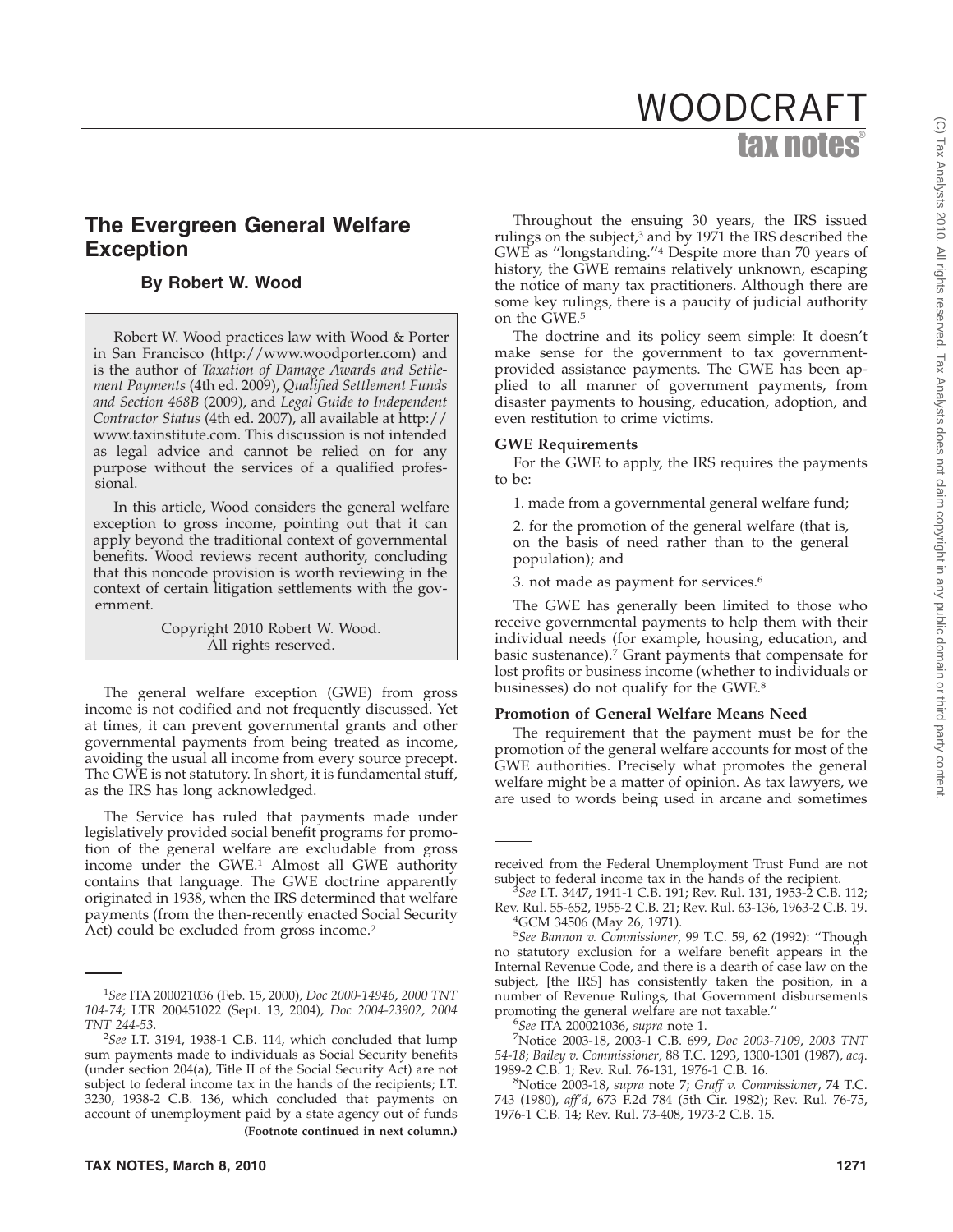even bizarre fashion. Even so, the second prong of the GWE is an odd requirement.

To the IRS, however, it all boils down to need. The IRS has consistently ruled that the governmental payments must be made on the basis of need.<sup>9</sup> The payment must be for the ''promotion of the general welfare,'' which has been interpreted to focus on individual or family needs.

Indeed, in *Bailey v. Commissioner*, <sup>10</sup> the Tax Court noted that the GWE has been applied when a grant is received under a program requiring an individual recipient to establish his need. Conversely, the GWE should not apply to grants received under social welfare programs that do not require recipients to establish their individual need.

In a way, of course, this makes sense. The result is that when a state makes a payment to all adult residents regardless of need, the GWE cannot apply.11 The general welfare focus has also ruled out most payments to businesses.12

Not surprisingly, most of the authorities arising under the GWE involve government payments for specific needs. And the Service has been relatively liberal in considering its applicability. For example:

- In LTR 200632005 (Apr. 13, 2006), *Doc 2006-15385*, *2006 TNT 157-33*, the Service applied the GWE to grants from Indian tribes to provide housing assistance to members based on need.
- In ILM 200648027 (July 25, 2006), *Doc 2006-24227*, *2006 TNT 233-11*, the Service ruled grants under a state-sponsored health insurance program for lowincome individuals were excluded from income under the GWE.
- In LTR 200722005 (Feb. 27, 2007), *Doc 2007-13205*, *2007 TNT 107-24*, payments to low-income seniors under a city's program to reimburse property owners for replacing driveway approaches were covered by the GWE.
- LTR 200808012 (Nov. 20, 2007), *Doc 2008-3735*, *2008 TNT 37-17*, applied the GWE to needs-based payments to citizens suffering hardship from an environmental disaster.
- LTR 200810005 (Dec. 5, 2007), *Doc 2008-4993*, *2008 TNT 47-29*, excluded state housing subsidy payments to low-income elderly people because of the GWE.
- In LTR 200845024 (July 8, 2008), *Doc 2008-23714*, *2008 TNT 218-65*, the GWE was ruled to extend to Indian tribe payments to needy elderly tribe members displaced by a dam project.
- ILM 200908025 (Nov. 5, 2008), *Doc 2009-3854*, *2009 TNT 33-12*, involved state payments to low-income

people who installed energy efficient furnaces that were excludable under the GWE.

• In ILM 200910029 (Feb. 2, 2009), *Doc 2009-5050*, *2009 TNT 43-23*, the Service excluded under the GWE federal government housing payments to low- and moderate-income persons affected by hurricanes Rita or Katrina.

## **Recent Ruling**

The most recent iteration of the GWE appears in LTR 201004005 (Oct. 21, 2009), *Doc 2010-2221*, *2010 TNT 20-24*. An entity requested a ruling that its grants need not be the subject of a Form 1099 because the grants are covered by the GWE. The facts make it clear that this was a government program with a spin.

The governor of a state formed a group to address a particular condition and industry. The group recommended a program and the state enacted it. Administered by entity, a public corporation of the state, it offered grants to buyers who purchased a particular kind of property.

There were conditions on the grant money, including the requirement that a buyer had to occupy the property in a specific manner within a set number of days following purchase. The buyer would also have to pay cash or qualify for a loan from a lender who participated in the program. Finally, there were income limitations.

The program was supposed to require that the buyer's adjusted gross income not exceed a particular level. However, the governor's advisory group and the state legislature were concerned that by restricting participation based on low-income levels they would not achieve the program's objective. Therefore, people with gross incomes above the stated level also received grants.

The entity sought a ruling that the grants were not gross income to buyers under one of two theories: Either they represented a purchase price reduction for the subject property, or they were excludable under the GWE. Clearly, argued the entity, the grants promoted the general welfare of state residents by stimulating the particular industry targeted by the program, which was a key segment of the state's economy. Besides, the grants benefited participants who were principally persons of low and moderate income.

The entity did show that the statistics for the program proved that the median income of a buyer receiving a grant was a particular percent of the statewide median income figures. Yet this was not the same as the lower income echelon that the program was specifically designed to address. As you might expect, despite the organization's various arguments, the IRS found that the program did not qualify for the GWE.

In the IRS's view, payments were not targeted to particularized individual or family needs. In fact, the Service found that the program itself was created to give economic stimulus to the state economy and to a particular industry. That was its purpose. The program was intended to benefit *all* state residents by stimulating that industry.

In contrast, for the GWE to apply, grants would have to be made to individuals based on their *individual* need. The governor's group and the state legislature did not restrict grants under this program to individuals of a

<sup>9</sup> *See* ITA 200022050 (Apr. 5, 2000), *Doc 2000-15570*, *2000 TNT 108-67*; ITA 200017040 (Feb. 28, 2000), *Doc 2000-12060*, *2000 TNT 84-56*; ITA 200016019 (Feb. 17, 2000), *Doc 2000-11659*, *2000 TNT 79-37*; ITA 200013031 (Feb. 1, 2000), *Doc 2000-9671*, *2000 TNT*

*<sup>64-54</sup>*. 1088 T.C. 1293 (1987), *acq. on another issue* 1989-2 C.B. 1. <sup>11</sup>*See* Rev. Rul. 85-39. <sup>12</sup>*See* Rev. Rul. 2005-46, 2005-2 C.B. 120, *Doc 2005-14289*, *<sup>2005</sup>*

*TNT 127-2*.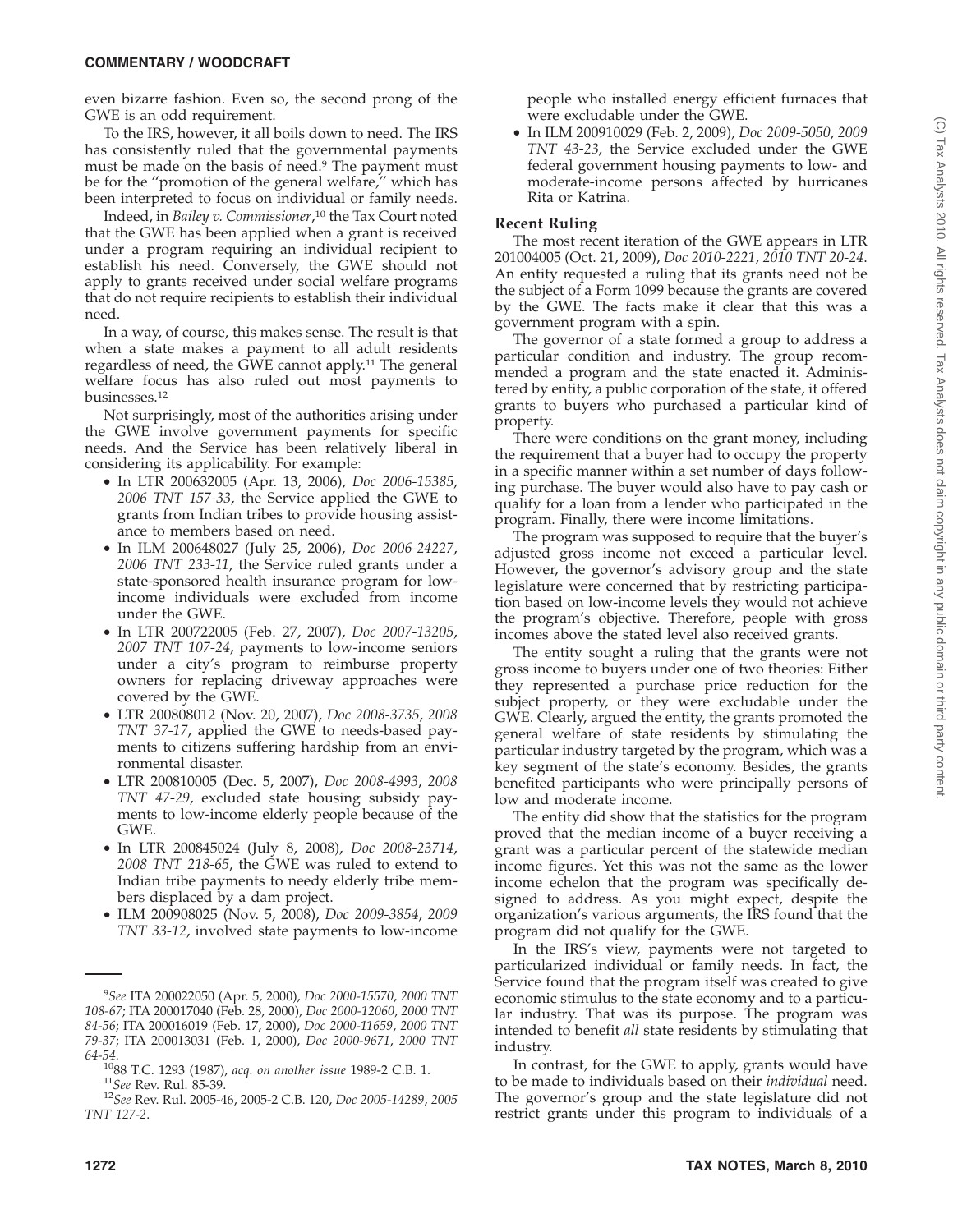specified lower income. The IRS speculated that the state chose not to restrict grants because to do so would not have produced the desired result. The state was trying to achieve general economic remediation.

The Service pointed out that the entity that applied for the ruling did not ever state that the purpose of the program was to help needy persons purchase the properties in question. Moreover, as the IRS noted, the program required participants to either pay cash for the property or to be sufficiently solvent to obtain and be able to service a loan.13 That meant the grants were obviously not made to individuals based on financial need. In fact, the Service found that it seemed the opposite: Individuals would receive a grant only if they had the ability to *pay*.

Although all of the percentage figures are redacted from the ruling, the Service also pointed out that a particular portion of the taxpayers did meet the income limitations enunciated in the program. However, those limitations standing alone were not enough to establish need, the IRS said. The Service characterized this program as similar to those under which payments are made to state residents regardless of financial status, health, educational background, or employment status.14 Thus, the IRS simply found that the grants under the program could not qualify under the GWE.

The ruling concludes that the grant payments were also not in the nature of purchase price reductions. Although irrelevant to the  $\dot{G}WE$ , that is an interesting finding. The entity was not a party to any of the sales transactions between buyers and sellers. Therefore, the grant could not operate to reduce purchase price.15 Finally, because neither the GWE nor purchase price reduction arguments prevailed, the Service ruled that the payments were subject to the Form 1099 rules of section 6041.

## **Needy Details**

Is it necessary under the GWE for a payment to be based on individual financial needs, or may it simply be based on individual needs? Specifically, suppose taxpayers sue local government, claiming that their child was not properly educated as required by law. The school district and local government settle, awarding a payment from the county's general fund that is devised to adequately educate the child. Is it income?

It is, of course, not a governmental program. It is a payment to resolve a lawsuit. Yet it is plainly intended to perform a governmental function: to educate. And it is plainly targeted to an individual need. Thus, it seems (at least to me) to be:

• made from a governmental fund (more about this below);

**TAX NOTES, March 8, 2010 1273**

- made for the promotion of the general welfare, meaning it is generally based on individual or family needs — what the lawsuit was all about; and
- not compensation for services.

## **Payment Origin**

The first listed prong of the GWE requires the payment to be made from a governmental general welfare fund. It does not seem to matter whether these payments originate from the federal government, a state government, or a county government.16 The fact that a payment originates in the general fund appears to be assumed, because it is not generally discussed.

*Black's Law Dictionary* defines a ''general fund'' as a government's primary operating fund — a state's assets furnishing the means for the support of government and for defraying the legislature's discretionary appropriations. It goes on to note that a general fund is distinguished from assets of a special character, such as trust, escrow, and special-purpose funds.17

Governmental entities seem to adopt the same definition, although it does seem surprising that there are few discussions on this point. For example, the federal government generally divides all budget accounts into two groups: the federal funds group and the trust fund group.18 Among the federal funds group, the general fund ''is the largest fund in the government and used for the general purposes of government rather than being restricted by law to a specific program.''19 According to the Office of Management and Budget, the general fund receives all collections not dedicated for some other fund; it includes virtually all income taxes and many excise taxes. The general fund is used for all programs not supported by trust, special, or revolving funds.<sup>20</sup>

In contrast to the general fund, the federal funds group also includes ''special funds'' which are used when the law requires that federal fund collections be dedicated to a particular program, and ''revolving funds'' that receive proceeds from the sale of products or services, where those proceeds finance ongoing activities that continue to provide products or services.21

Similarly, in San Francisco, where I live, money when it is available  $-$  is disbursed from a variety of funds, which include: the ''general fund,'' which accounts for all financial resources except those required to be accounted for in another fund; the ''special revenue funds,'' which account for the proceeds of specific revenue sources that are legally restricted to expenditures for specified purposes; the ''debt service funds,'' which

 $13$ The redactions in the ruling are extensive, so it is not entirely clear that items "D and E" are loans and loan payments.<br>However, I think this is what they represent.

However, I think this is what they represent. <sup>14</sup>*See* Rev. Rul. 76-131, 1976-1 C.B. 16. <sup>15</sup>*See* Rev. Rul. 2008-26, 2008-21 IRB 985, *Doc 2008-10310*, *<sup>2008</sup> TNT 92-40*; Rev. Rul. 2006-27, 2006-1 C.B. 915, *Doc 2006-8700*, *2006 TNT 87-11*; and Rev. Rul. 76-96, 1976-1 C.B. 23.

<sup>16</sup>*See* LTR 200451022, *supra* note 1, for the application of the GWE to payment from the federal government. *See* ITA 200021036, for the application of the GWE to payment from a state government. *See Bailey*, 88 T.C. 1293, for the application of

<sup>&</sup>lt;sup>17</sup>See Black's Law Dictionary, 7th ed., p. 682 (1999). <sup>18</sup>See "Analytical Perspectives, Budget of the U.S. Government Fiscal Year 2010,'' p. 341, *available at* http://www. whitehouse.gov/omb/budget/fy2010/assets/spec.pdf.<br><sup>19</sup>*Id.* <sup>20</sup>*Id.* <sup>21</sup>*Id.*